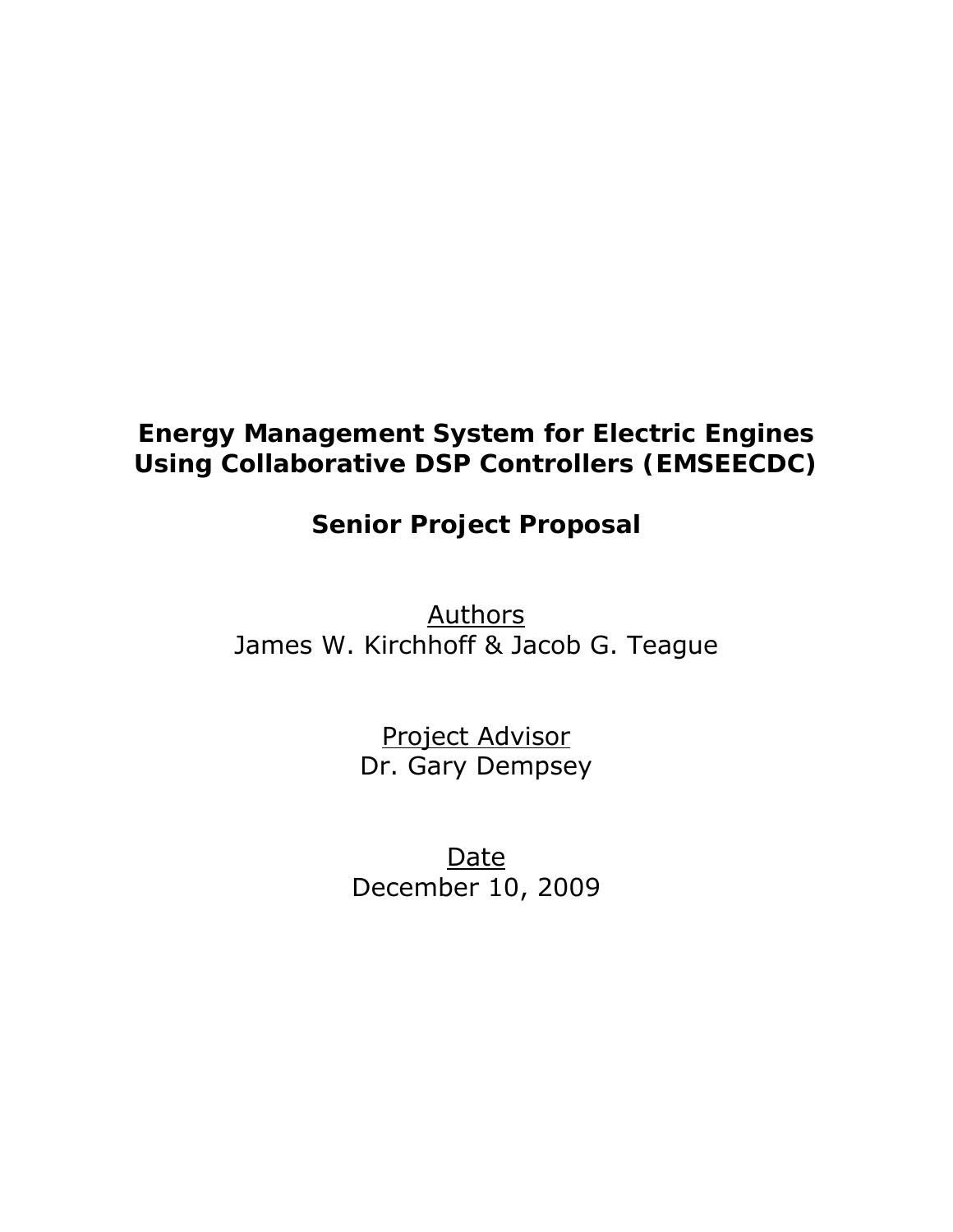# **Project Summary**

Engine, temperature, and energy management control system designs will be applied to a small scale electric engine cooling system. Precision control of temperature and fast response to engine power dissipation changes will be achieved by methods such as state-feedback control, observer design, and neural networks. Power dissipation data and temperature data will be exchanged via a Controller Area Network (CAN bus) interface between the engine DSP controller and the thermal DSP controller. The advanced controller methods and communication data channel will allow for better energy management of the system.

# **Project Goals**

## *Engine Control*

- 1. Employ auto-code generation and real-time control for the Simulink/DSP interface using MATLAB and Code Composer.
- 2. Understand DSP/motor hardware interface developed from the 08/09 Senior Project.
- 3. Develop software for PWM and velocity calculations from a rotary encoder using quadrature encoding for improved resolution.
- 4. Design closed-loop controllers for velocity control. Advanced control techniques will be implemented such as estimating motor current with observer design, state-feedback control, and neural networks.
- 5. Evaluate controller performance in terms of system accuracy, speed, and energy consumption with and without an external load.
- 6. Design Simulink/MATLAB GUI for user interface.
- 7. Design energy management software to limit engine power output based on Thermal DSP data via CAN bus interface.
- 8. Provide engine data to Thermal DSP via CAN bus.

### *Thermal Control*

- 1. Understand DSP/cooling system hardware interface.
- 2. Obtain a mathematical model (transfer function) of the cooling system at different operating temperatures.
- 3. Design closed-loop controllers for temperature regulation of cooling system and energy management software for control of pump/fan.
- 4. Provide temperature data to Engine DSP via CAN BUS interface.
- 5. Determine when the pump and fan should be used and by how much to maximize cooling efficiency.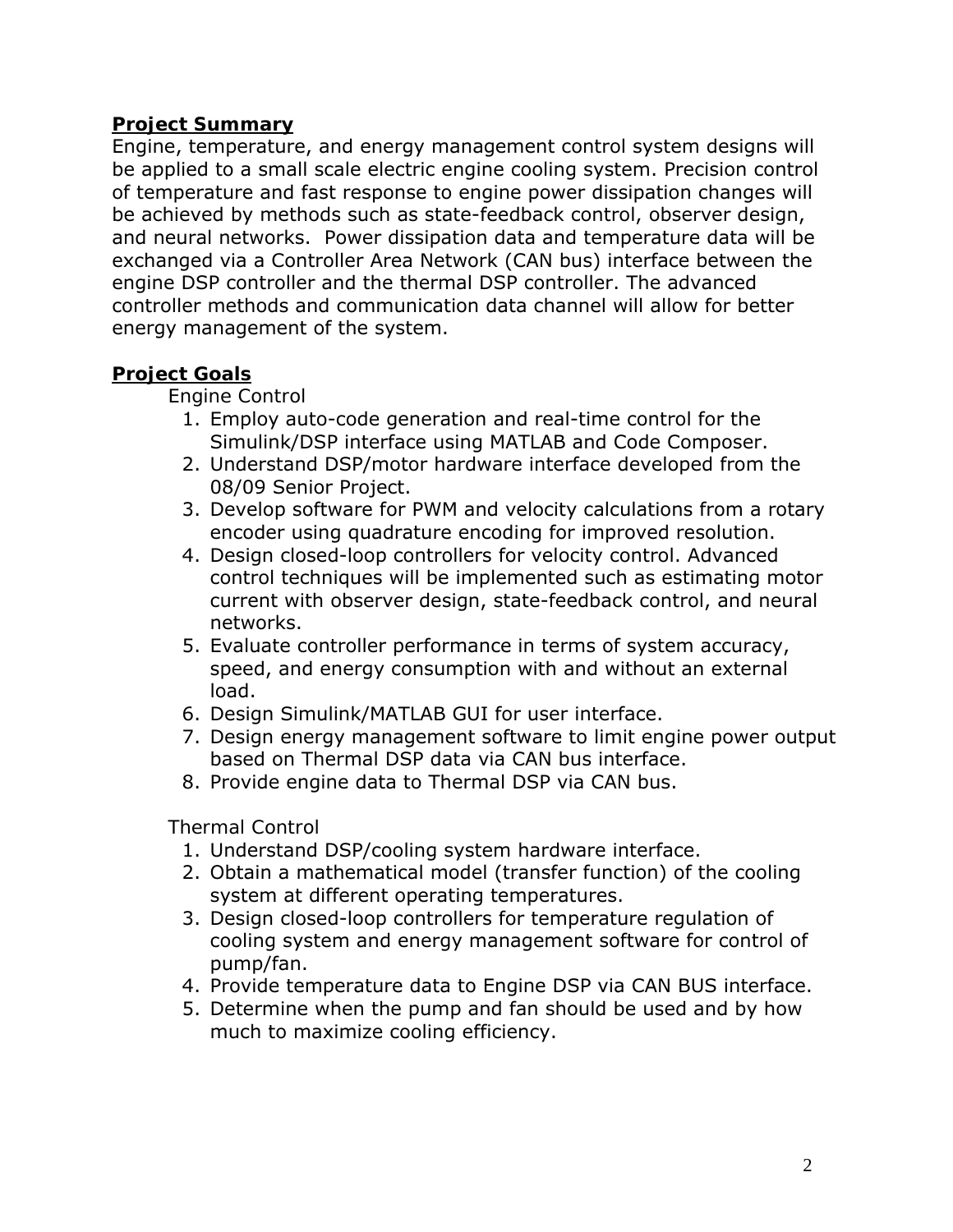# **Project Description**

The energy management system consists of five subsystems: a motorgenerator system, a liquid cooling system, two fixed-point 32-bit TMS320F2812 DSP control boards, and interface electronics (shown in Figure 1). One DSP control board will be used for engine speed control, while the other DSP control board will be used to regulate engine temperature. A CAN bus interface will be designed to allow communication between the two control systems. This feature will allow for the design of an overall control system that uses minimal energy while providing precise temperature regulation with a fast response to system changes such as engine speed and external load. Advanced control algorithms such as state-feedback control as well as artificial neural networks will be used to estimate engine power.



*Figure 1 - Overall System Diagram*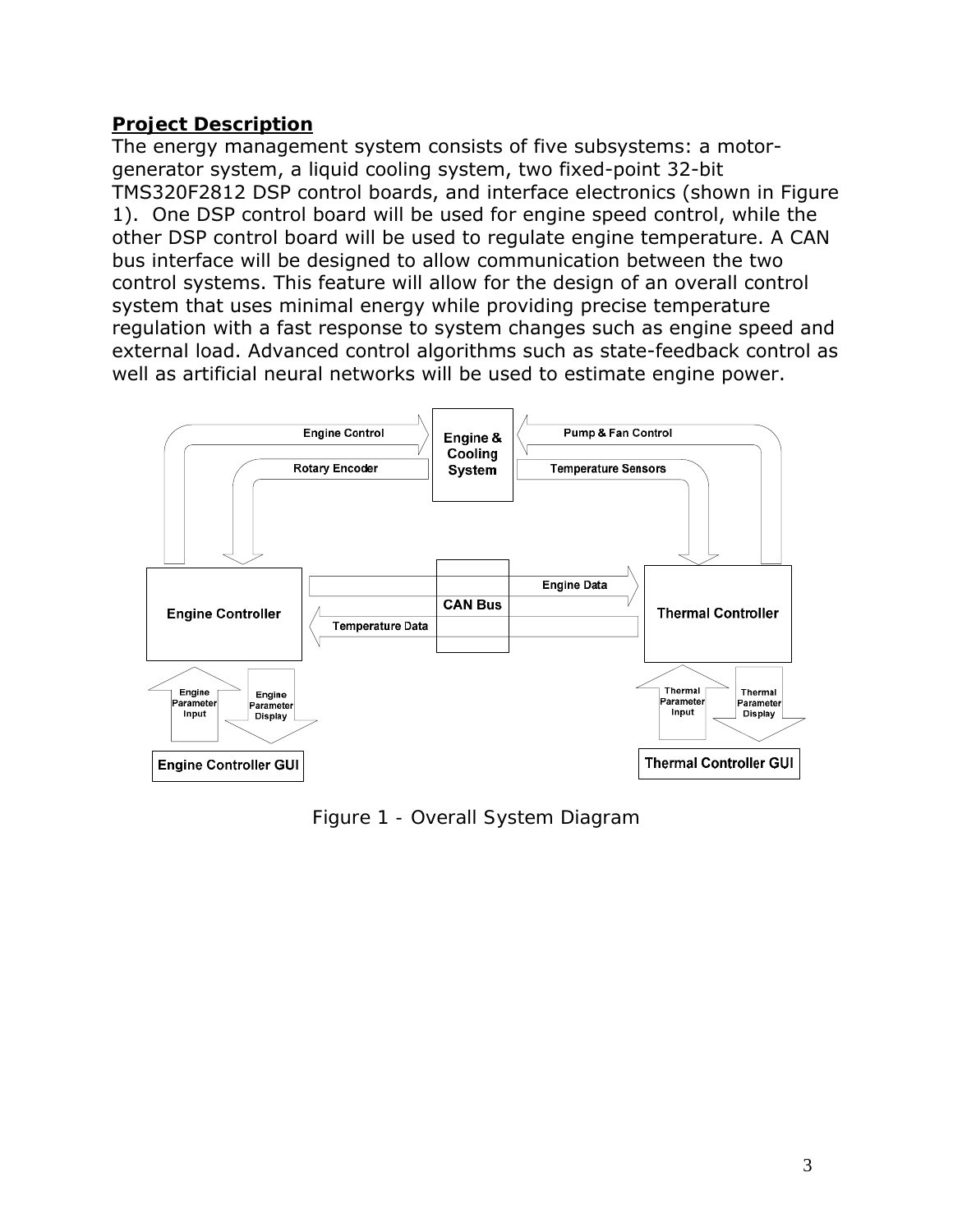## *Engine & Cooling System*

The system contains two Pittman DC motors and a Koolance PC cooling system (pump, tank, radiator, fan, cooling block, flow meter, and multiple temperature sensors). These components simulate an electric engine and cooling system of an electric car (shown in Figure 2 & 3).



*Figure 2 - Engine & Cooling System [2]* 



*Figure 3 - Thermal & Engine Controller [2]*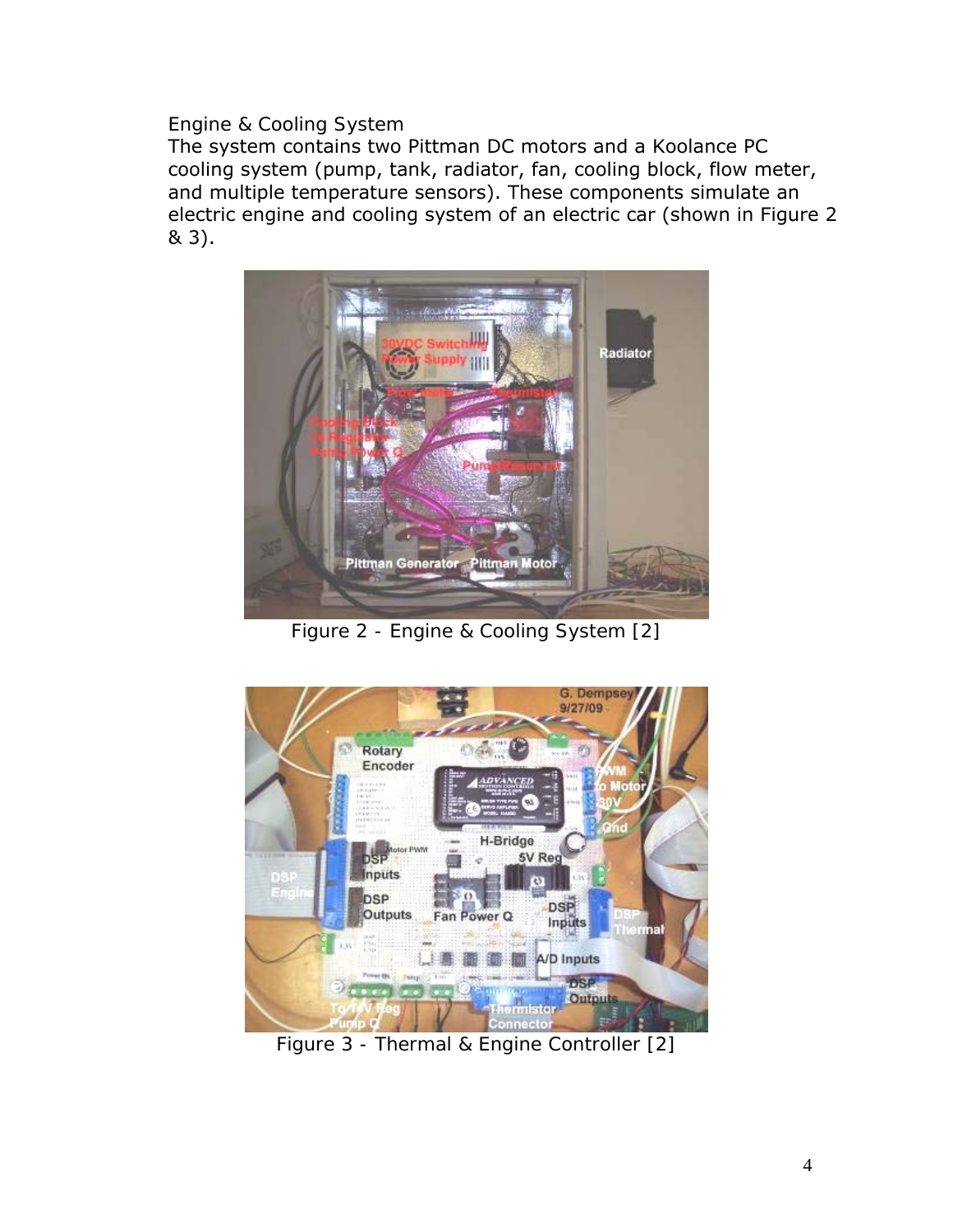#### *Thermal Controller & Engine Controller*

The thermal controller will receive data from temperature sensors and the CAN Bus to regulate temperature of the cooling system. The engine controller will receive data from the rotary encoder and the CAN Bus to control the engine (shown in Figure 4 & 5).



*Figure 4 - Engine Controller* 



*Figure 5 - Thermal Controller*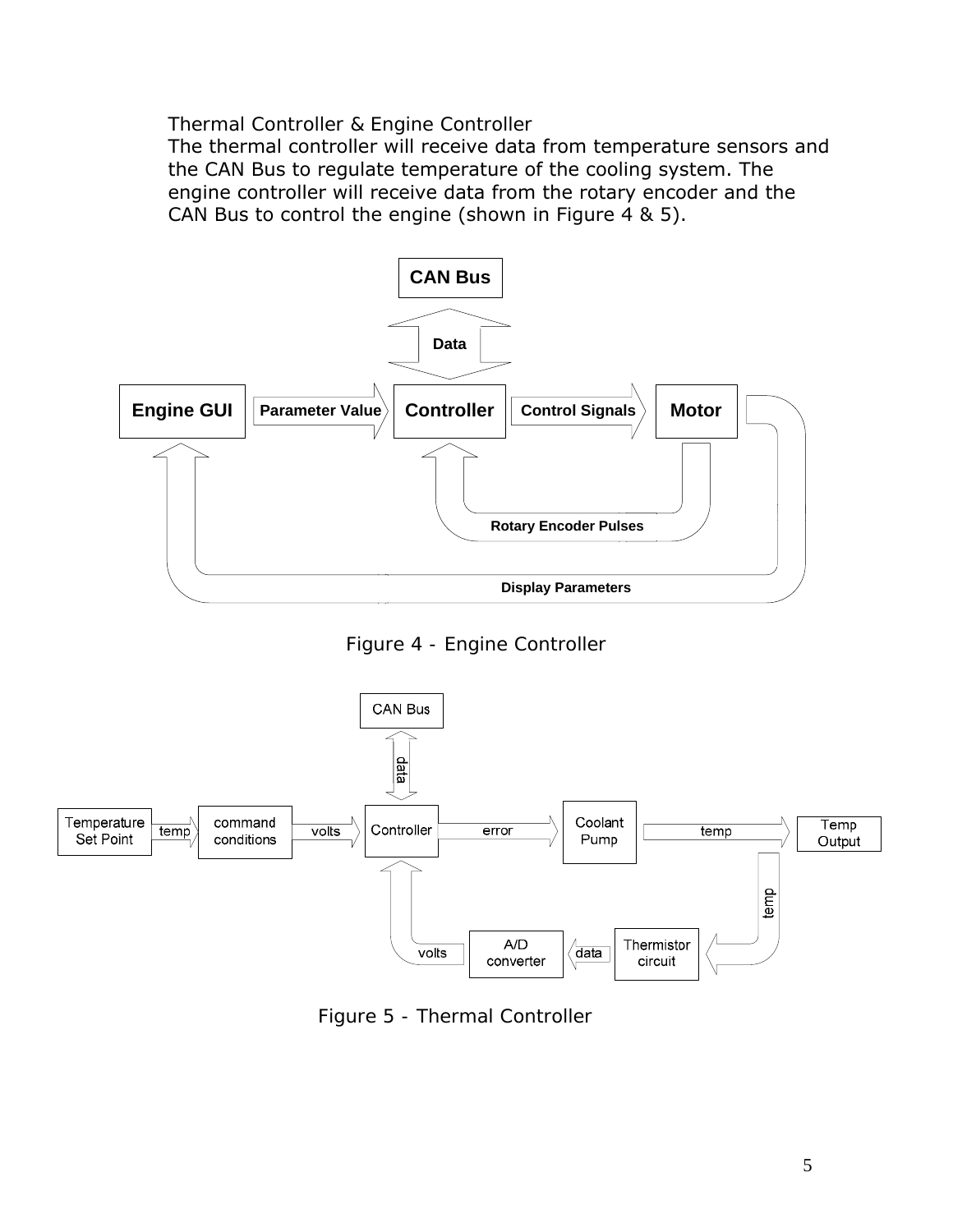*CAN Bus* 

The CAN Bus is crucial to the energy management of the motor. Power data and Thermal data will be passed between the two DSP boards.

| Input                        | Output                         |
|------------------------------|--------------------------------|
| <b>Command Velocity</b>      | Velocity                       |
| <b>Controller Parameters</b> | <b>Motor Current</b>           |
|                              | <b>Steady State Error</b>      |
|                              | <b>PWM %</b>                   |
|                              | <b>Transient Response Plot</b> |
|                              | <b>Motor Power Dissipation</b> |

*Table 1 - Engine Controller GUI*

*Table 2 - Thermal Controller GUI*

| Input                 | Output                       |
|-----------------------|------------------------------|
| <b>Set Point Temp</b> | Radiator Inlet / Outlet Temp |
|                       | Engine Block Temp            |
|                       | PWM% Fan                     |
|                       | PWM% Pump                    |
|                       | <b>Energy Consumption</b>    |

## **Task Schedule**

*Table 3 - Schedule*

| <b>Week</b>  | Jacob Teague<br>(Engine Control)     | <b>James Kirchhoff</b><br>(Thermal Control) |  |
|--------------|--------------------------------------|---------------------------------------------|--|
| 1            | Finalize Observer Design             | <b>Thermal Transfer Function</b>            |  |
| $\mathbf{2}$ | Finalize Observer Design             | <b>Thermal Transfer Function</b>            |  |
| 3            | <b>CAN Bus &amp; Engine Governor</b> | <b>CAN Bus</b>                              |  |
| 4            | <b>CAN Bus &amp; Engine Governor</b> | Single-Loop Controller                      |  |
| 5            | <b>Advanced Controller Design</b>    | Single-Loop Controller                      |  |
| 6            | <b>Advanced Controller Design</b>    | <b>Advanced Controller Design</b>           |  |
| 7            | <b>Back Propagation ANN</b>          | <b>Advanced Controller Design</b>           |  |
| 8            | <b>Back Propagation ANN</b>          | <b>Energy Management</b>                    |  |
| 9            | <b>Back Propagation ANN</b>          | <b>Energy Management</b>                    |  |
| 10           | <b>GUI Design</b>                    | <b>GUI Design</b>                           |  |
| 11           | <b>Fine Tune Controllers</b>         | <b>Fine Tune Controllers</b>                |  |
| 12           | Final Report & Presentation          | Final Report & Presentation                 |  |
| 13           | Final Report & Presentation          | Final Report & Presentation                 |  |
| 14           | Final Report & Presentation          | Final Report & Presentation                 |  |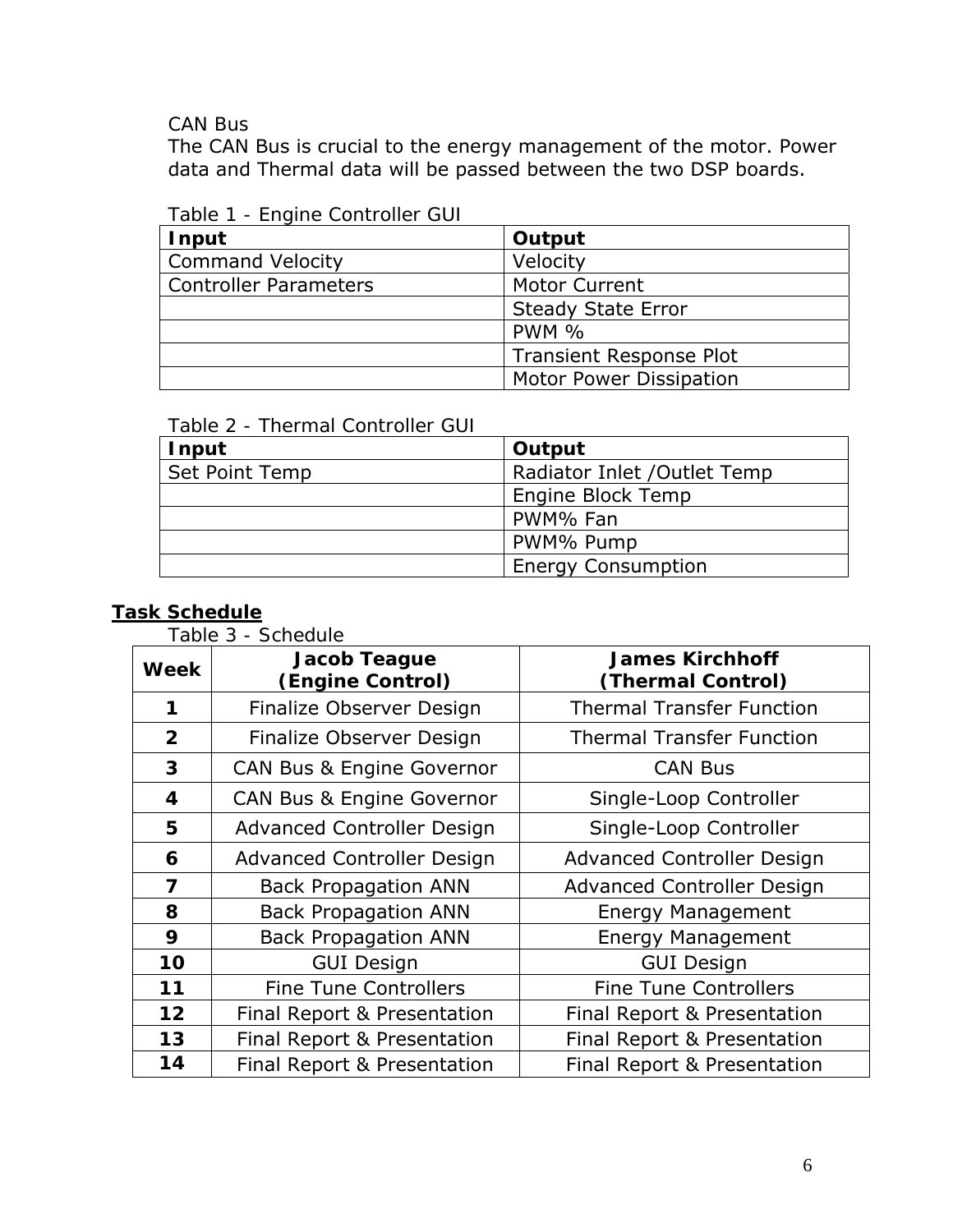## **Preliminary Work**

### *Engine Control*

During the EE 450 Mini Project a model of the plant (DC Motor) was developed for an engine control system (shown in Appendix A – Figure 1). This model was modified in this project to create a state space model (shown in Appendix  $A$  – Figure 2) for the plant that calculates both velocity and current. The value of this internal armature current allows for an instantaneous calculation of power dissipation by taking the armature current squared multiplied by the armature resistance. The continuous time domain state equations derived from this model were put in matrix form (shown in Appendix A – Figure 3) and the determinant of the (SI-A) matrix yielded the location of the closed loop poles at -145.621 and -777.05. An observer design was created to place the desired closed poles at least four to six times the original closed loop poles, at -873.726 and -4662.3, to compensate for Coulomb friction and external motor load (shown in Appendix A – Figure 4 and 5).

Once these values were calculated and implemented the steady state error was 34.8%. Using observer gains L1 and L2 to adjust the closed loop poles to -100 and -20000, the steady state error was reduced to 3.31%. Once the continuous time domain was complete the observer design was used again for discrete time where the poles were placed at 0.0122 and 0.8971. The steady state error obtained from the tuned discrete time observer was 2.2% from the continuous time domain results. Both the Observer Design and the Overall Engine Controller are shown in Appendix A – Figures 6 and 7 respectively.

## *Thermal Control*

The first objective was to determine an equation relating temperature (T) to the resistance of the thermistors (R). The first equation found was

 $R = 291.7088 * e^{-0.027329 * T}$ 

However, Dr. Dempsey found a website with better equations noted in reference [4]. Next several equations were combined to relate resistance to A/D voltage to A/D output so that the A/D output could be converted into temperature(F). The percentage error is much less in the last equation which is very accurate for the range it will be used. Now that an adequate equation to convert the A/D output to temperature(F) is available, testing of the rise and fall times of the temperature can begin.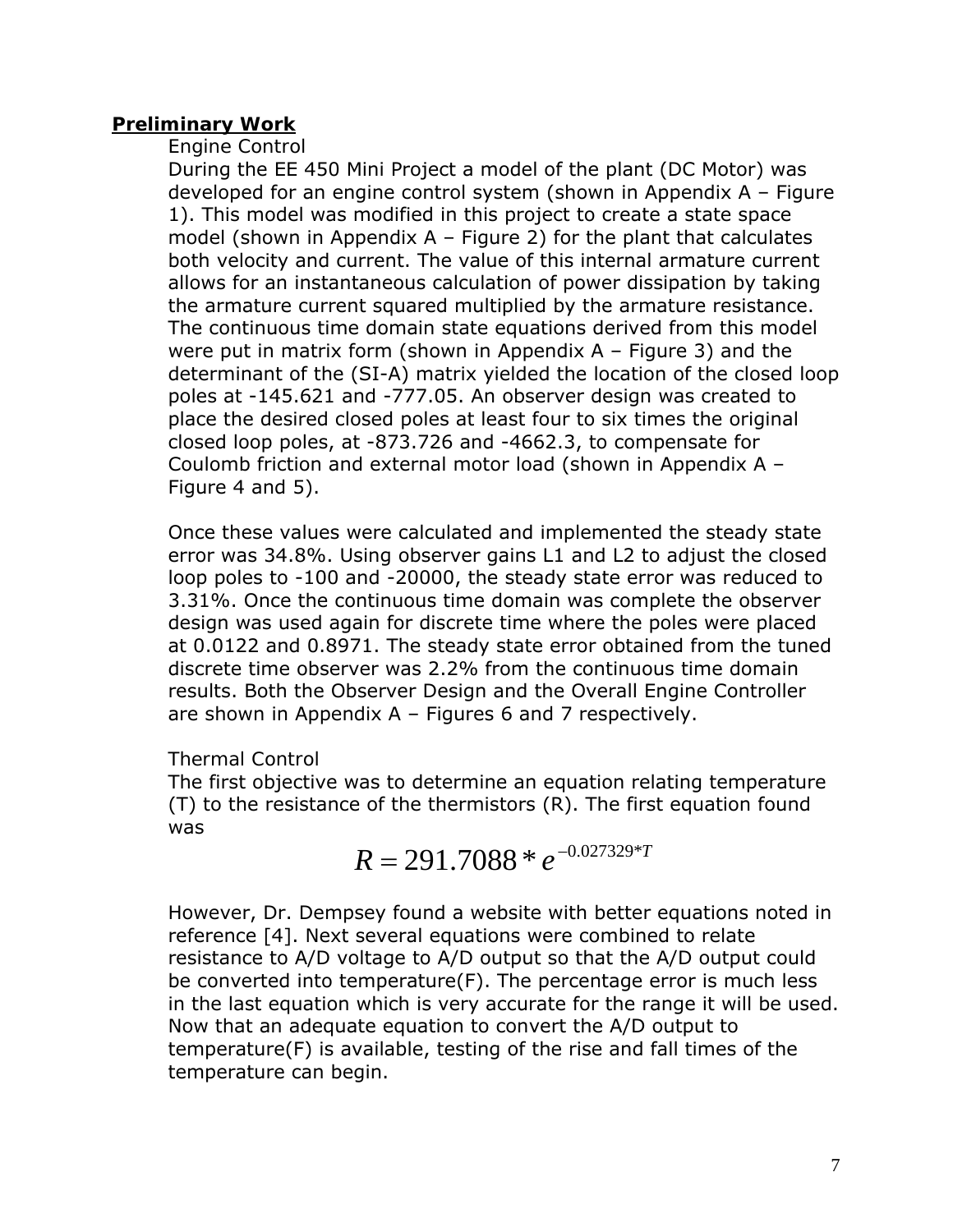# **Project Specifications**

*Table 4 - Engine Specs*

| System                           | goal                             |
|----------------------------------|----------------------------------|
| Steady state error               | $+5$ RPM                         |
| Ts                               | 30 <sub>ms</sub>                 |
| Tp                               | 20 <sub>ms</sub>                 |
| % overshoot                      | 10%                              |
| Phase Margin                     | $60^\circ$                       |
| Gain Margin                      | 6dB                              |
| <b>RPM Range</b>                 | 0 to 834 RPM                     |
| Maximum steady state velocity of | In 30ms under no load conditions |
| motor at 750RPM                  |                                  |
| Maximum steady state velocity of | In 100ms under full conditions   |
| motor at 750RPM                  |                                  |

#### *Table 5 - CAN Bus Specs*

| System                        | goal                        |
|-------------------------------|-----------------------------|
| $ P_{D}$ to Thermal System    | Every 250ms                 |
| Coolant temp to engine system | 250 ms for governor control |

#### *Table 6 - Thermal Specs*

| System                      | Goal                                    |
|-----------------------------|-----------------------------------------|
| Steady state error          | $+2$ <sup>o</sup> F                     |
| Ts                          | 10 seconds                              |
| Max coolant temp            | $110^{\circ}$ F                         |
| % overshoot                 | 10%                                     |
| Phase Margin                | $40^{\circ}$                            |
| Gain Margin                 | 6dB                                     |
| Coolant temp setpoint       | $100^{\circ}$ F                         |
| Coolant exceeds 100°F       | Limit Power Dissipation through CAN Bus |
| Rated engine load at 800RPM | Setpoint 100°F                          |

## **References**

- [1] Dr. Gary Dempsey. "Energy Management System for Senior Capstone Project 2009/2010," Bradley University, 2009.
- [2] Mark Bright, Mike Donaldson, and Dr. Gary Dempsey. "Engine Control Workstation Using Simulink / DSP Platform: Functional Description and System Block Diagram," Bradley University, 2009.
- [3] Pittman. "LO-COG DC Motors," Pittman, 2009.
- [4] http://www.efunda.com/designstandards/sensors/thermistors /thermistors\_theory.cfm
- [5] G. Dempsey, "EE432 Control Theory II Workbook", Electrical and Computer Engineering, Bradley University, January 2009.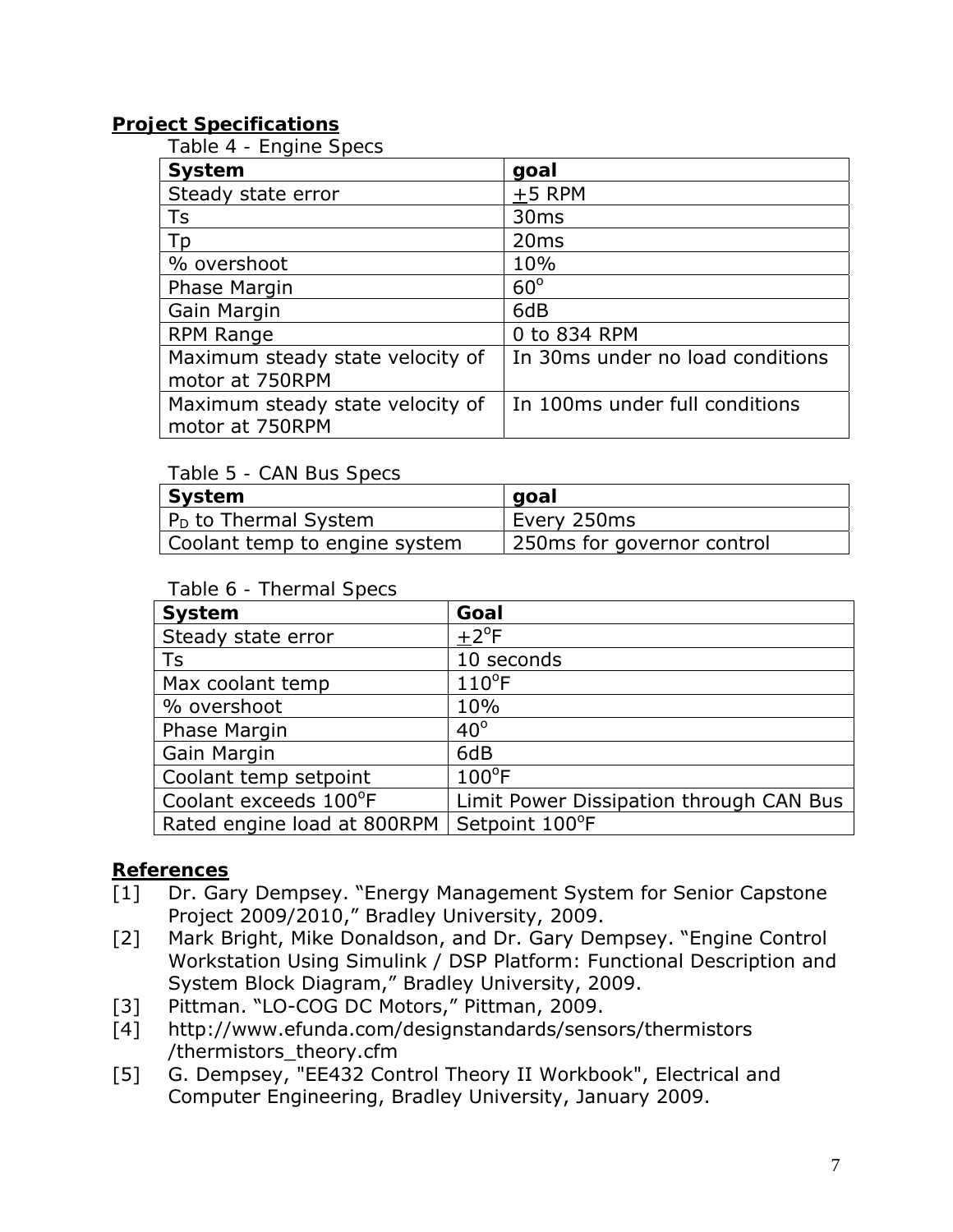#### **Appendix A**

*Engine Control Lab Results* 



*Figure 1 – Motor Circuit [5]* 



*Figure 2 – State-space Motor Block Diagram* 



7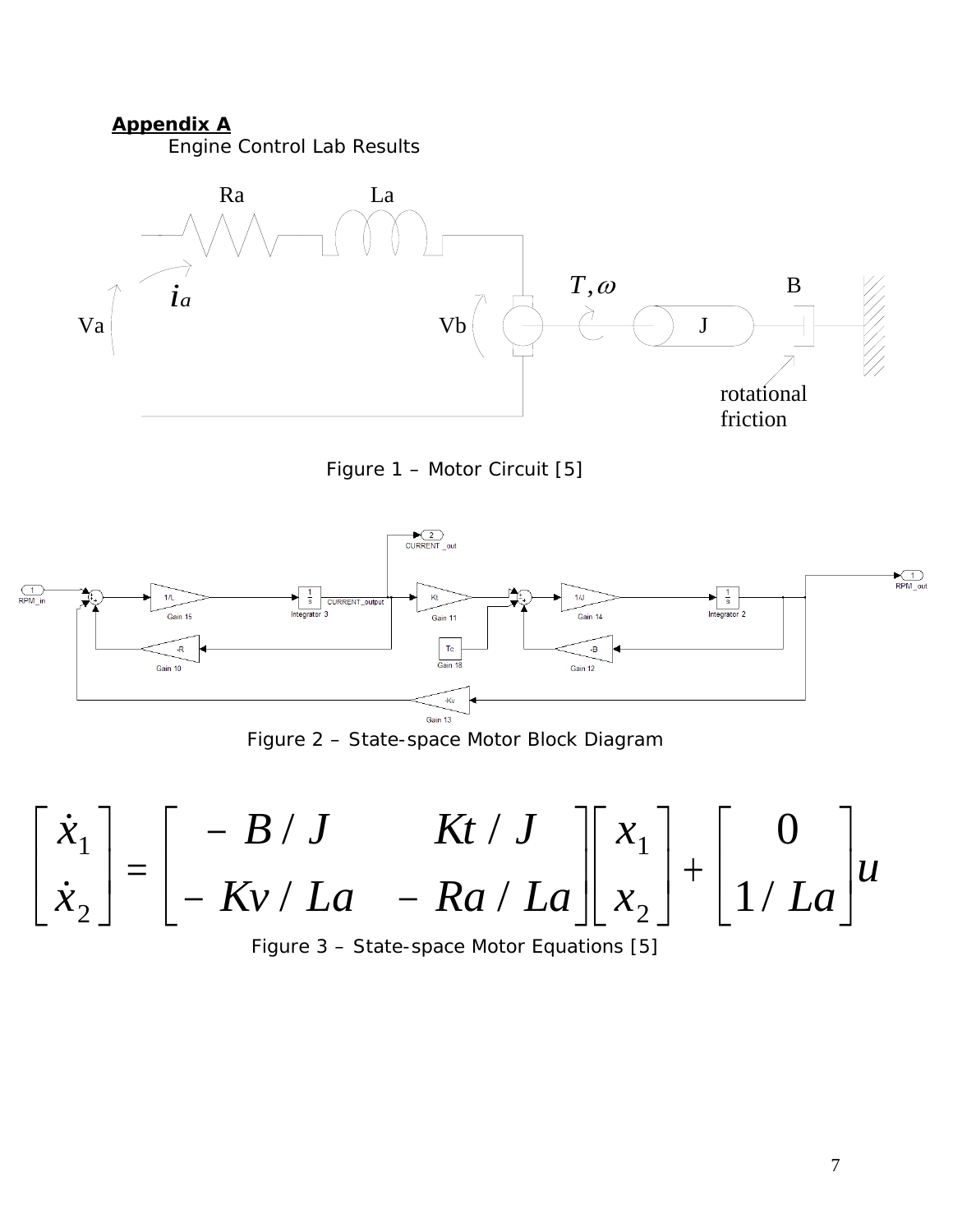

*Figure 4– Closed-loop Observer [5]* 

$$
\begin{bmatrix} \dot{\hat{x}}_1 \\ \dot{\hat{x}}_2 \end{bmatrix} = \left( \begin{bmatrix} -B/J & Kt/J \\ -Kv/La & -Ra/La \end{bmatrix} - \begin{bmatrix} L1 \\ L2 \end{bmatrix} \begin{bmatrix} 1 & 0 \end{bmatrix} \begin{bmatrix} \hat{x}_1 \\ \hat{x}_2 \end{bmatrix} + \begin{bmatrix} 0 \\ 1/La \end{bmatrix} u + \begin{bmatrix} L1 \\ L2 \end{bmatrix} \begin{bmatrix} 1 & 0 \end{bmatrix} \begin{bmatrix} x_1 \\ x_2 \end{bmatrix}
$$

$$
\begin{bmatrix} \dot{\hat{x}}_1 \\ \dot{\hat{x}}_2 \end{bmatrix} = \left( \begin{bmatrix} -B/J - L1 & Kt/J \\ -Kv/La - L2 & -Ra/La \end{bmatrix} \begin{bmatrix} \hat{x}_1 \\ \hat{x}_2 \end{bmatrix} + \begin{bmatrix} 0 \\ 1/La \end{bmatrix} u + \begin{bmatrix} L1 & 0 \\ L2 & 0 \end{bmatrix} \begin{bmatrix} x_1 \\ x_2 \end{bmatrix}
$$

*Figure 5 – Closed-loop Observer Equations [5]*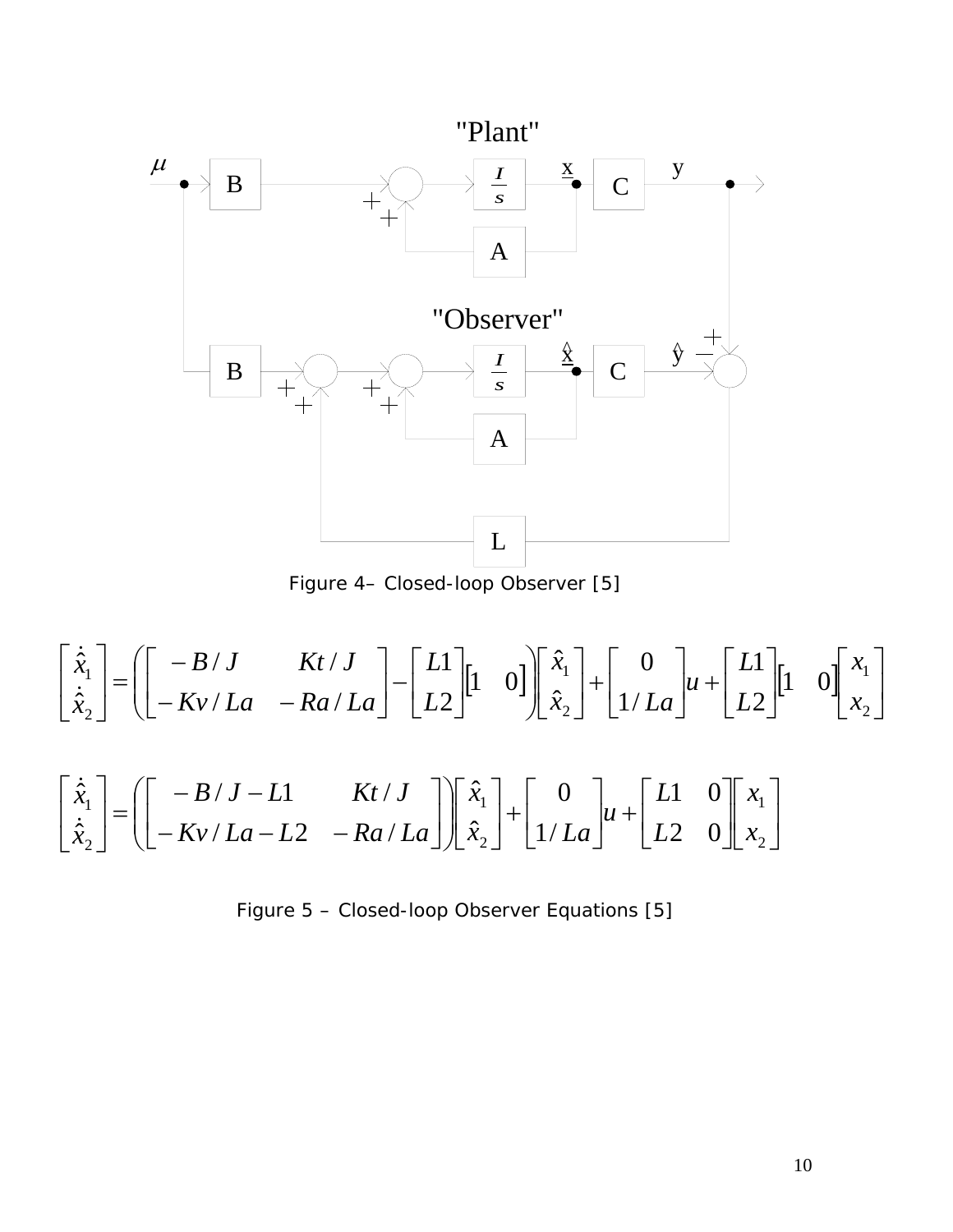





 $\begin{array}{r} \n\begin{array}{ccc}\n\bullet & \bullet & \bullet \\
\bullet & \bullet & \bullet \\
\end{array} \\
\hline\n\end{array}$ 

*Figure 7 – Overall Engine Controller*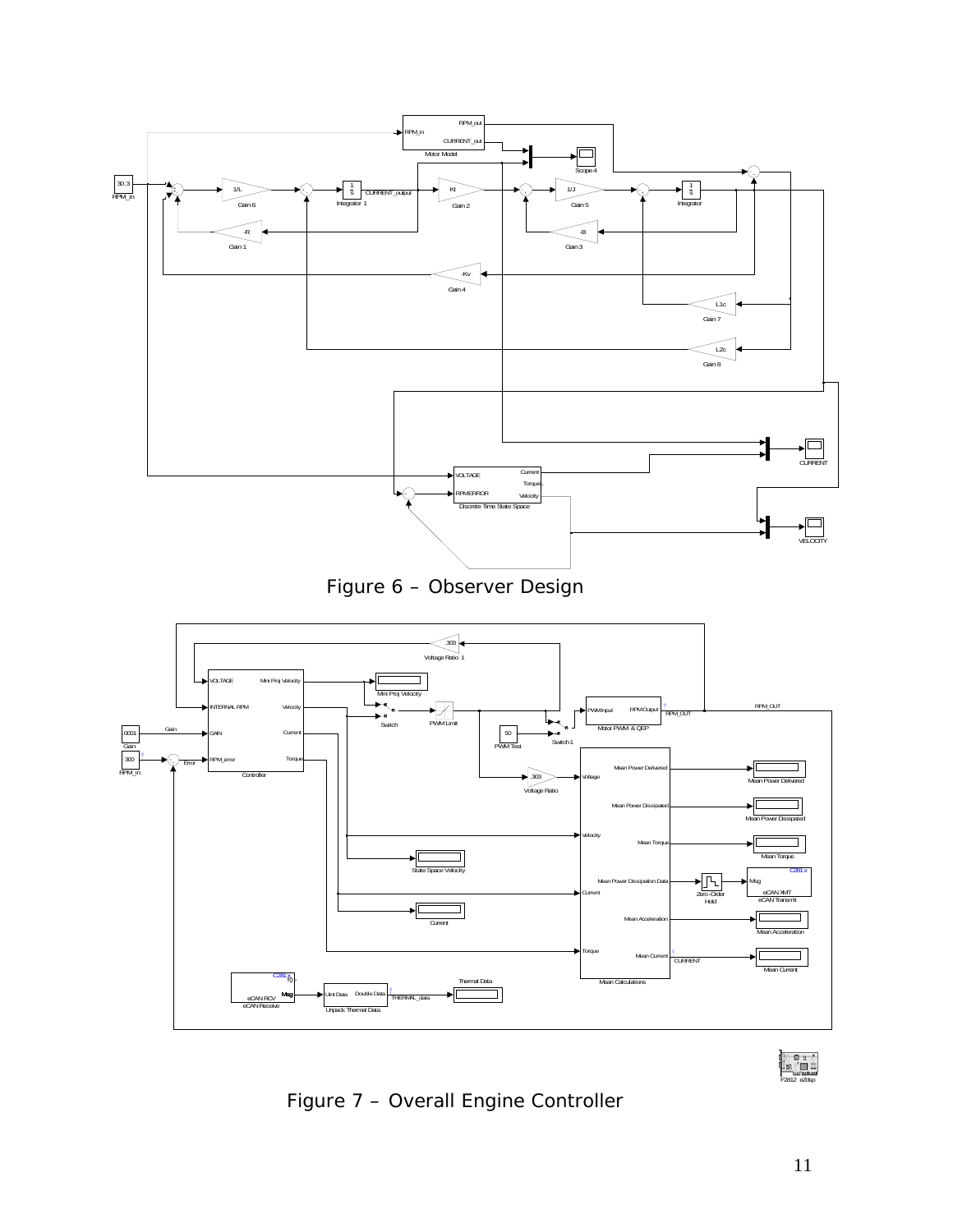# **Appendix B**

Thermal Control Lab Results



Figure 1 – Temperature(F) vs Resistance (Kohms)



Figure 2 – A/D output vs Temperature(F)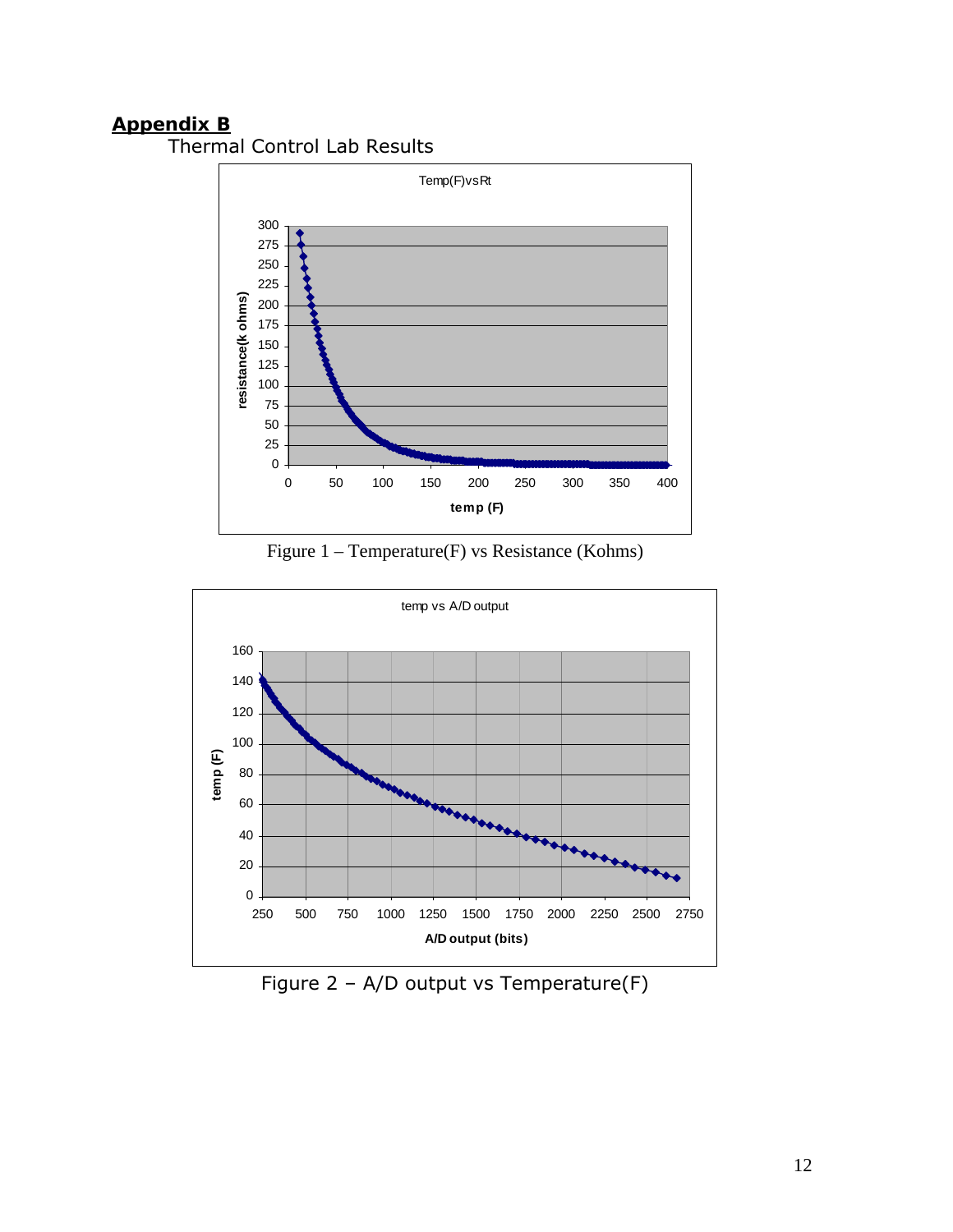$$
\frac{1}{T} = \frac{1}{T_{\text{Re}f}} + \frac{1}{\beta} [\ln(R) - \ln(R_{\text{Re}f})]
$$

$$
T = \frac{T_{\text{Re}f} + \beta}{\beta + T_{\text{Re}f} [\ln(R) - \ln(R_{\text{Re}f})]}
$$

Figure 3 – Temperature(K) Equations from reference  $[4]$ 

$$
temp(F) = \left(\left[\frac{1183655.5}{298.15 * \ln\left[\frac{200 * A/D\_output}{221315.072 - 49.12 * A/D\_output}\right]}\right] - 273.15) * 9/5 + 32
$$





Figure 5 – Percentage Error of Estimated Equations vs Equations from Reference [4] along Temperature (F)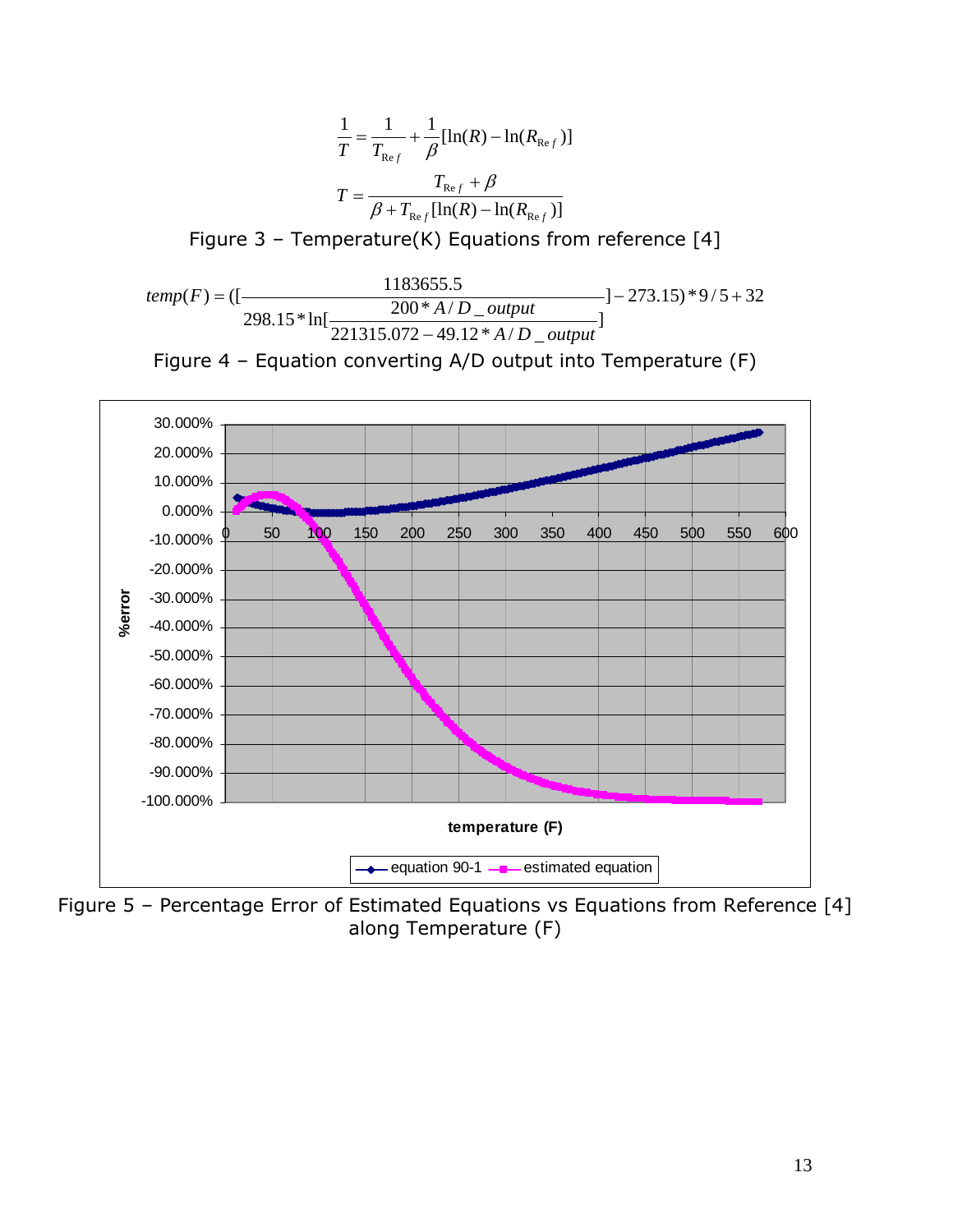| Time from start of experiment                      | estimated temperature | status of motor               |  |
|----------------------------------------------------|-----------------------|-------------------------------|--|
| <b>Start</b>                                       | $71^{\circ}F$         | full speed, no load           |  |
| 1 hour 45 min                                      | $84^{\circ}F$         | stopped at this time          |  |
| 2 hours 5 min                                      | $81^{\circ}$ F        | stopped                       |  |
| 3 hours 10 min                                     | $75^{\circ}F$         | stopped                       |  |
| 5 hours 20 min                                     | 73.25°F               | stopped                       |  |
| 6 hours 40 min                                     | $73.5^{\circ}F$       | full speed, $88\Omega$ load*  |  |
| 6 hours 55 min                                     | $79.1^{\circ}$ F      | full speed, $44\Omega$ load** |  |
| 7 hours 25 min                                     | $90^{\circ}$ F        | stopped                       |  |
| *26.5V for generator / 88Ω load = 0.301 A current  |                       |                               |  |
| **23.9V for generator / 44Ω load = 0.593 A current |                       |                               |  |



Figure 6 – test results of temperature of motor

Figure 7 – Graph of Figure 6 and other 2 Thermistors (A/D output vs. time)